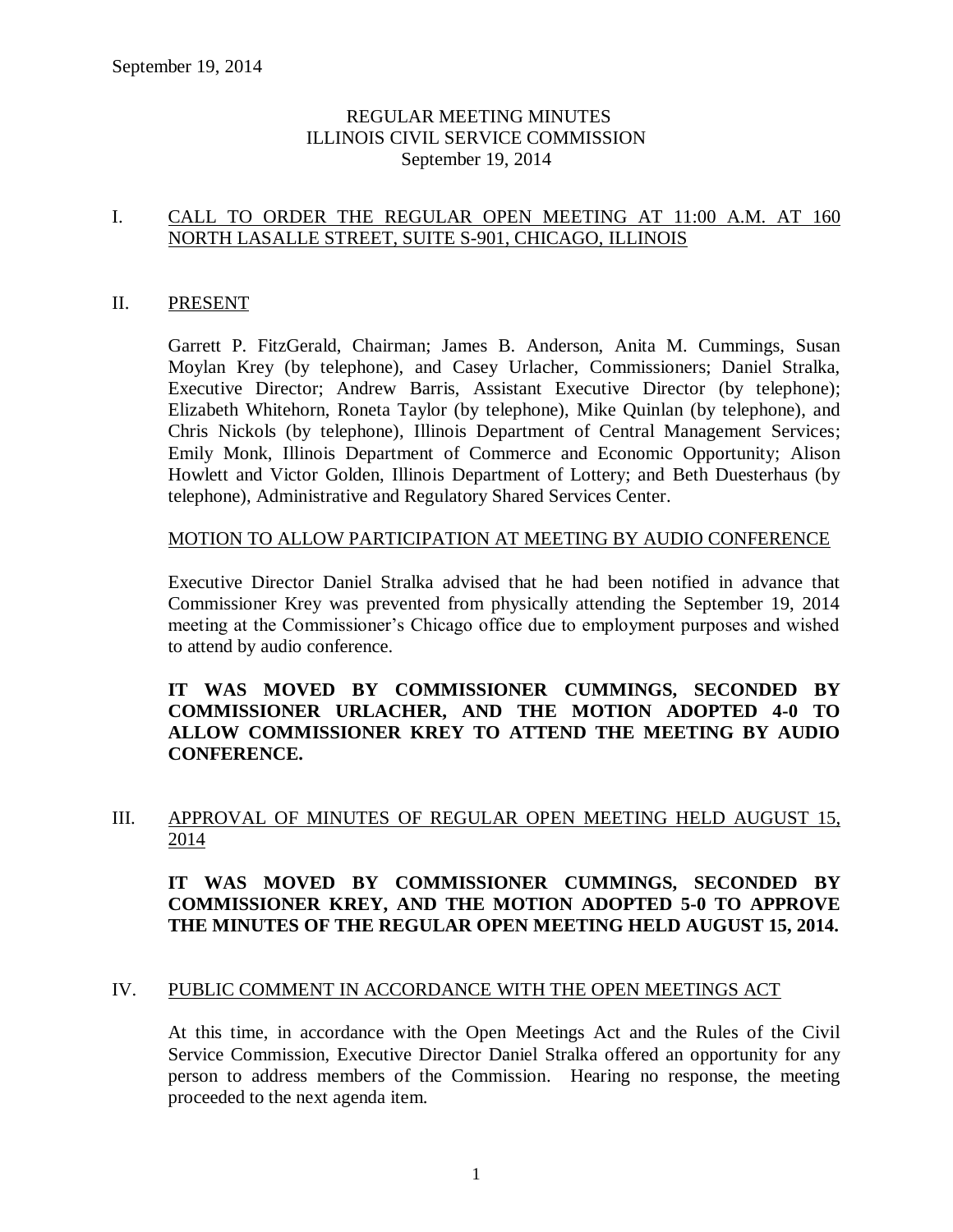# EXEMPTIONS UNDER SECTION  $4d(3)$  OF THE PERSONNEL CODE

# A. Report on Exempt Positions from Illinois Dept. of Central Management Services

|        | Total     | Number of Exempt |
|--------|-----------|------------------|
| Agency | Employees | Positions        |
|        |           |                  |
|        |           |                  |
|        |           |                  |
|        |           |                  |
|        |           |                  |
|        |           |                  |
|        |           |                  |
|        |           |                  |
|        |           |                  |
|        |           |                  |
|        |           |                  |
|        |           |                  |
|        |           |                  |
|        |           |                  |
|        |           |                  |
|        |           |                  |
|        |           |                  |
|        |           |                  |
|        |           |                  |
|        |           |                  |
|        |           |                  |
|        |           |                  |
|        |           |                  |
|        |           |                  |
|        |           |                  |
|        |           |                  |
|        |           |                  |
|        |           |                  |
|        |           |                  |
|        |           |                  |
|        |           |                  |
|        |           |                  |
|        |           |                  |
|        |           |                  |
|        |           |                  |
|        |           |                  |
|        |           |                  |
|        |           |                  |
|        |           |                  |
|        |           |                  |
|        |           |                  |
|        |           |                  |
|        |           |                  |
|        |           |                  |
|        |           |                  |
|        |           |                  |
|        |           |                  |
|        |           |                  |
|        |           |                  |
|        |           |                  |
|        |           |                  |
|        |           |                  |
|        |           |                  |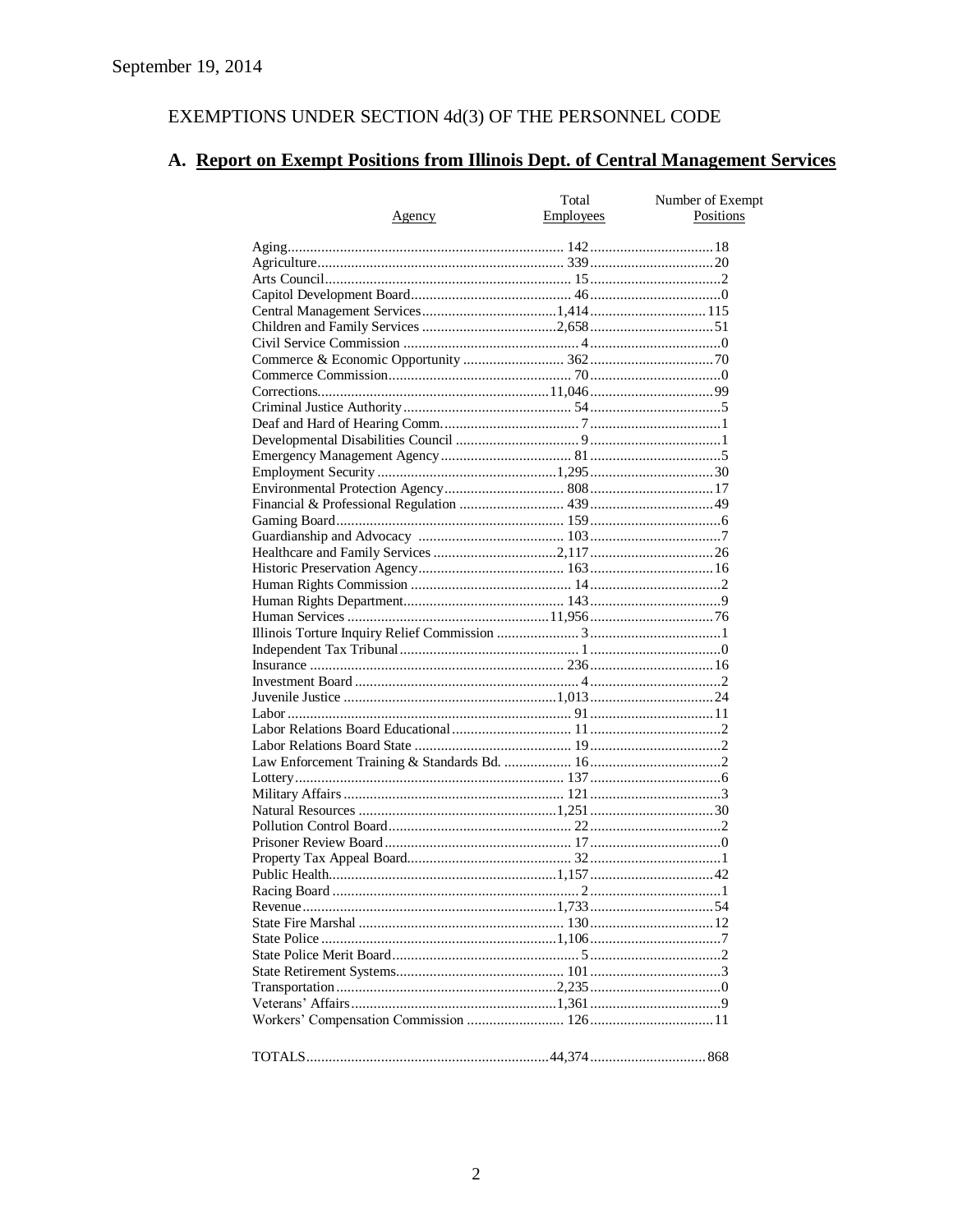#### **B. Governing Rule – Section 1.142 Jurisdiction B Exemptions**

- a) The Civil Service Commission shall exercise its judgment when determining whether a position qualifies for exemption from Jurisdiction B under Section 4d(3) of the Personnel Code. The Commission will consider any or all of the following factors inherent in the position and any other factors deemed relevant to the request for exemption:
	- 1) The amount and scope of principal policy making authority;
	- 2) The amount and scope of principal policy administering authority;
	- 3) The amount of independent authority to represent the agency, board or commission to individuals, legislators, organizations or other agencies relative to programmatic responsibilities;
	- 4) The capability to bind the agency, board or commission to a course of action;
	- 5) The nature of the program for which the position has principal policy responsibility;
	- 6) The placement of the position on the organizational chart of the agency, board or commission;
	- 7) The mission, size and geographical scope of the organizational entity or program within the agency, board or commission to which the position is allocated or detailed.
- b) The Commission may, upon its own action after 30 days notice to the Director of Central Management Services or upon the recommendation of the Director of the Department of Central Management Services, rescind the exemption of any position that no longer meets the requirements for exemption set forth in subsection (a). However, rescission of an exemption shall be approved after the Commission has determined that an adequate level of managerial control exists in exempt status that will insure responsive and accountable administrative control of the programs of the agency, board or commission.
- c) For all positions currently exempt by action of the Commission, the Director of Central Management Services shall inform the Commission promptly in writing of all changes in essential functions, reporting structure, working title, work location, position title, position number or specialized knowledge, skills, abilities, licensure or certification.
- d) Prior to granting an exemption from Jurisdiction B under Section 4d(3) of the Personnel Code, the Commission will notify the incumbent of the position, if any, of its proposed action. The incumbent may appear at the Commission meeting at which action is to be taken and present objections to the exemption request.

(Source: Amended at 34 Ill. Reg. 3485, effective March 3, 2010)

\* \* \*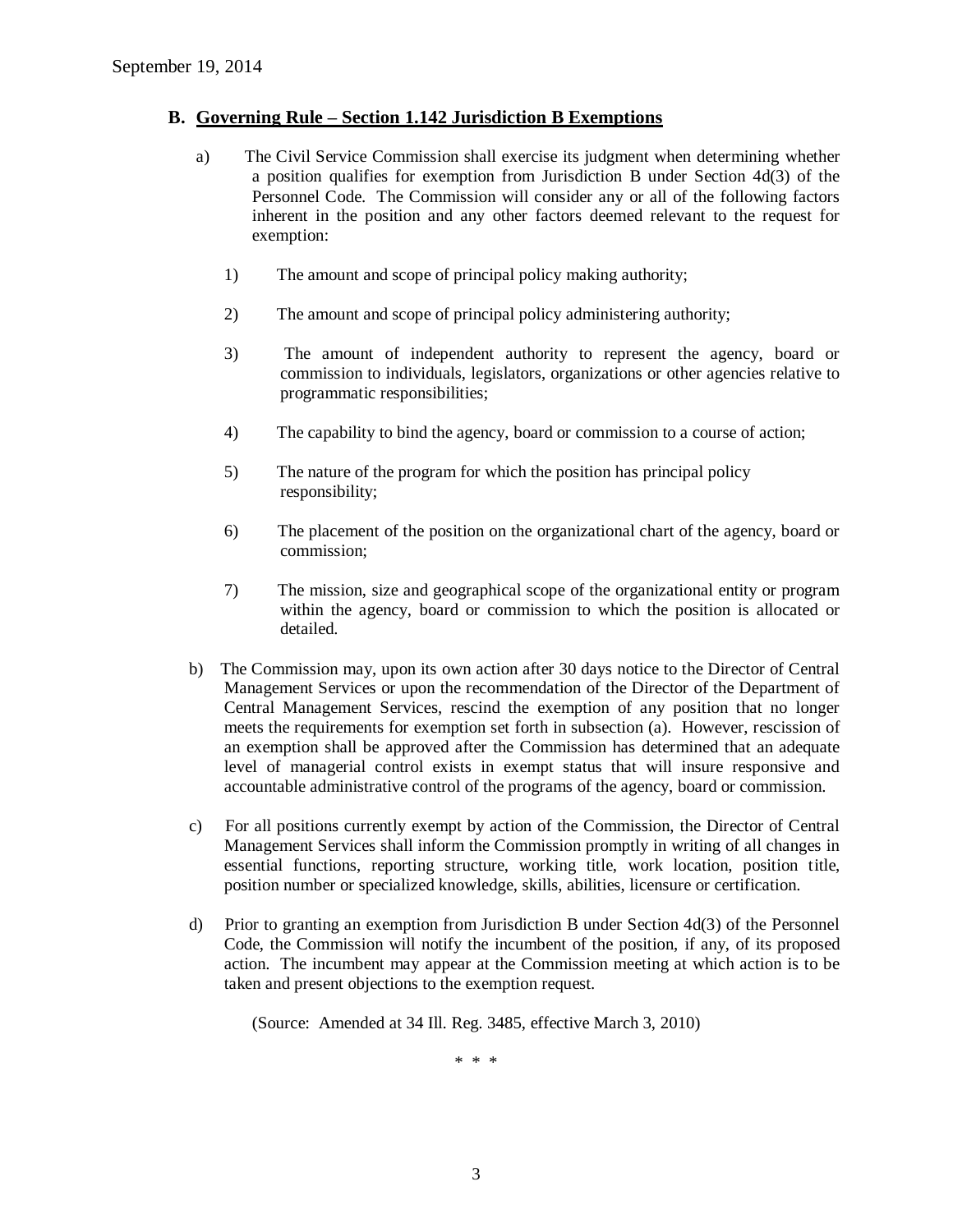### **C. Requests for 4d(3) Exemption**

Executive Director Daniel Stralka reported the following:

The first three requests are from the Department of Commerce and Economic Opportunity (DCEO) and were continued from last month so the agency could clarify the position descriptions of both the requested positions and their superior Deputy Directors to better describe and differentiate their respective principal policy responsibilities. These were received by Commission Staff on September 2, 2014 and forwarded to the Commissioners prior to this meeting.

 As to Item C1, this request is from DCEO and is for an Assistant Deputy Director of Marketing, a position that reports to the Deputy Director who reports to the Director. The clarifications for this request appear to highlight how the requested position has full implementation responsibility for the Agency-wide strategic marketing plan along with some additional verbiage addressing special project marketing initiatives and economic trend analysis. The Deputy Director clarification essentially limits its Agency-wide strategic marketing plan responsibility to formulation only while it previously included both formulation and implementation.

Section 4d(3) allows principal policy exemptions for positions that have principal policy determination responsibilities, as well as positions that have the same level of responsibility for the way in which these policies are carries out, i.e. implementation. Most often both these responsibilities lie with the lead position in a given program, though the Commission has in the past at times awarded principal policy exemptions in cases like this where an agency splits the formulation and implementation responsibilities. That is essentially what the agency is seeking to do with this request in its Marketing program. If the Commission is satisfied that the nature of this program warrants such a split and, furthermore, that the requested Assistant Deputy Director position will in actuality retain independent authority over the way in which the strategic marketing plan is carried out – meaning his or her decisions will not be subject to reversal by the superior Deputy Director – approval of the exemption request can be justified.

Emily Monk, Chief Operating Officer-Department of Commerce and Economic Opportunity, concurred with this summary. Commissioner Anderson inquired why the agency sought to split the responsibilities. Emily Monk replied that as the agency has ramped up its marketing efforts, it has become clear that this is a large job. The agency wants one position to focus on the strategic planning aspect of the marketing program with the other to implement the program.

Commissioner Krey indicated her concern that the Assistant Deputy Director will not have the necessary independent authority to support an exemption. Emily Monk replied that it is anticipated that the two positions will work closely together, but the intention is for the Assistant Deputy Director to carry out the marketing plan. The division of labor is for the Deputy Director to address strategic planning and the Assistant Deputy Director to implement the plan.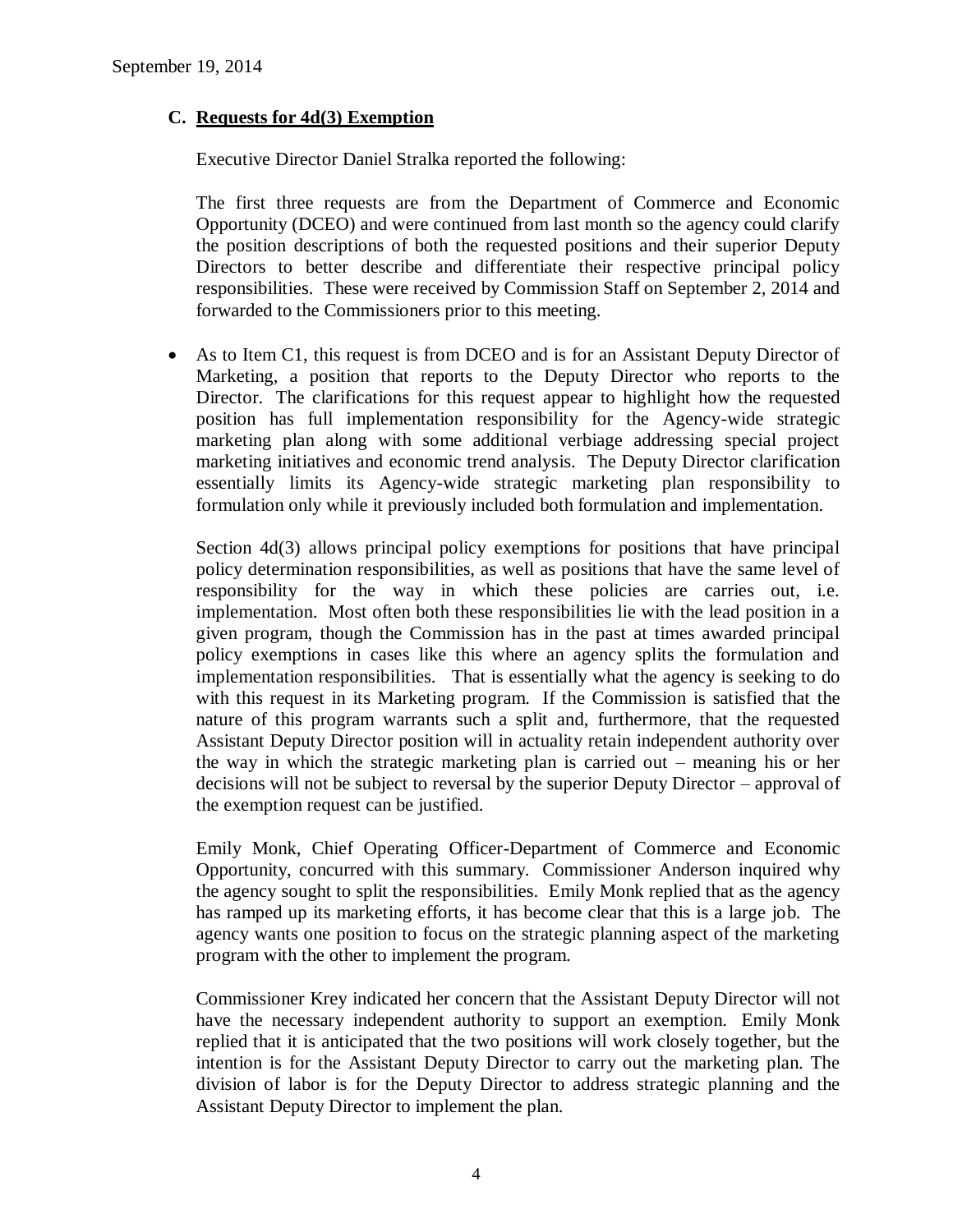Commissioner Cummings asked who is presently performing these responsibilities. Emily Monk indicated the Deputy Director is with assistance from the Director's Office for implementation.

- As to Item C2, the agency asked to withdraw this request. Staff had no objection to this request.
- As to Item C5, this request is from Department of Commerce and Economic Opportunity and is for an Illinois Works Manager, a position that reports to the Deputy Director of Employment and Training who reports to the Director. The clarifications for this request and the superior Deputy Director simply made it clear that the Illinois Works Manager has full principal policy responsibility – development and implementation – for State funded job training programs while the superior Deputy Director retains these responsibilities for all other job training programs. It is noteworthy that the Deputy Director will also serve in an advisory capacity to the Illinois Works program which may negatively impact the principal requirement of Section 4d(3).

While the agency makes a valid distinction by the funding source for its job training programs, just like Item C1 above Staff has a concern whether the Illinois Works Manager will in actuality have the requisite amount of authority independent of the Deputy Director to satisfy the principal requirement. In addition, Staff had a concern since there is already an exempt Deputy Director of Employment and Training as well as an exempt Assistant Deputy Director. That would place three principal policy exempt positions in this program area which appears to only have 20 total positions allocated to it, 13 of which also appear to be vacant. Finally, if the Illinois Works Manager position is approved, it is difficult to discern what programmatic responsibility would remain to justify a continued exemption for the Assistant Deputy Director. Unlike Item C1, the agency does not appear to be splitting the principal policy development and implementation responsibilities between the Deputy Director and Assistant Deputy Director.

Emily Monk, Chief Operating Officer-Department of Commerce and Economic Opportunity, corrected the staffing numbers. She indicated that there are 40-50 current employees in this program area, most of who work on the Federal programs. It is the agency's intent to put more structure around the new State programs that have popped up in the last few years. She added that while the Deputy Director will serve as an advisor to the Illinois Works, that is because there are so many similarities in the program implementation. Executive Director Stralka added that he noted the advisory capacity language simply because it was new to the position description and not because it should act as a disqualifier.

Commissioner Cummings asked Executive Director Stralka if the Commission approves exemption requests for positions that manage programs. Stralka indicated it does, drawing a distinction between program managers and high level advisory positions.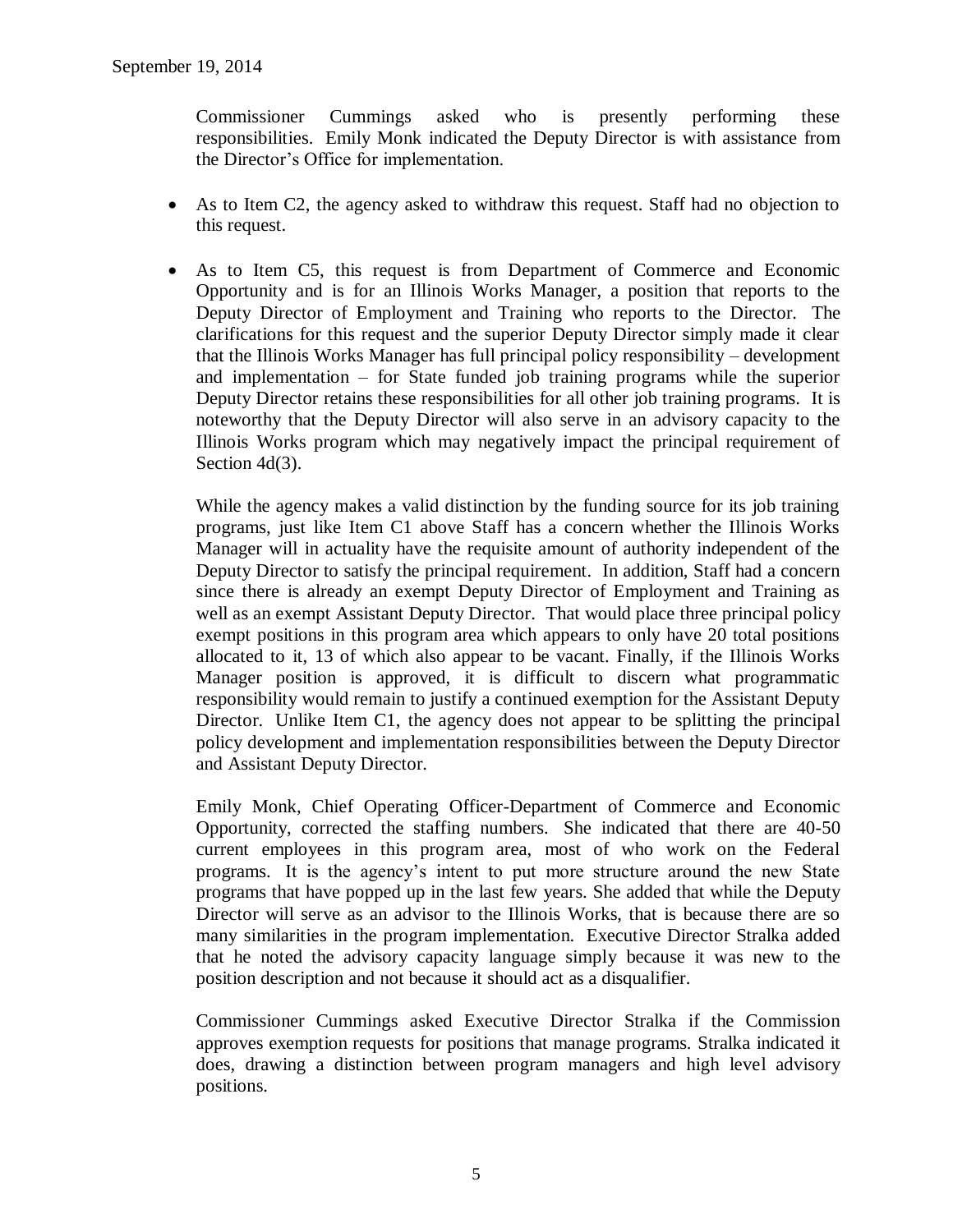Commissioner Cummings asked if the fundamental difference between the programs the Assistant Deputy Director and Deputy Director manages is funding. Emily Monk indicated that was correct. Commissioner Cummings followed up by asking who is managing the Federal program now. Emily Monk indicated it was the Deputy Director. Commissioner Cummings then asked if those are the only two funding sources. Emily Monk indicated that was correct.

 As to Item D, this is a request from the Lottery for a Chief Transition Officer, a position that reports to the Director. This position will manage the transition from the current private manager, Northstar, to the new one after the contract is rebid. This position will essentially have veto power over the private manager decisions regarding operating decisions during this transition period. It will be a temporary position and eventually abolished. Lottery indicated they would need a 36 month exemption. As a rule of thumb, Staff prefers to keep term exemptions to 24 months. If the Lottery needs more time, they can just come back before the Commission and ask for it. In any event, for these reasons, Staff recommended approval of this request but for a limited term not to exceed 36 months.

Alison Howlett, Deputy Chief of Staff-Illinois Department of Lottery, indicated this was an accurate depiction for the position. Chairman FitzGerald inquired about the length of the term the agency was seeking. Executive Director Stralka indicated 36 months. Commissioner Cummings inquired if the agency would need 36 months. Alison Howlett indicated this would be ideal. Commissioner Anderson asked if there was a mechanism in place for the agency to seek an extension after 24 months. Executive Director Stralka explained that the agency would simply need to resubmit the request before the term expired, noting that the Commission has never denied an extension request.

Prior to Commission action, Commissioner Urlacher made a general statement regarding the requests from the Department of Commerce and Economic Opportunity. He noted how in 2003 the agency had 500 employees and only 20 exempt positions. Approving these requests would put the agency at over 20% of their workforce exempt. Commissioner Urlacher added that he anticipates the agency would be back before the Commission seeking additional exemptions, taking the percentage even higher. He concluded by simply noting other agencies have been able to make do with fewer exempt employees.

Commissioner Anderson responded that the Commission's benchmark is the language in Section 4d(3) which he then cited. He was unsure that the total number of employees is relevant to the analysis.

Commissioner Krey stated that she took issue with the use of the word "advisory" in the position descriptions.

Commissioner Anderson responded that the Commission should want decision makers to be advised so that is not necessarily a bad thing.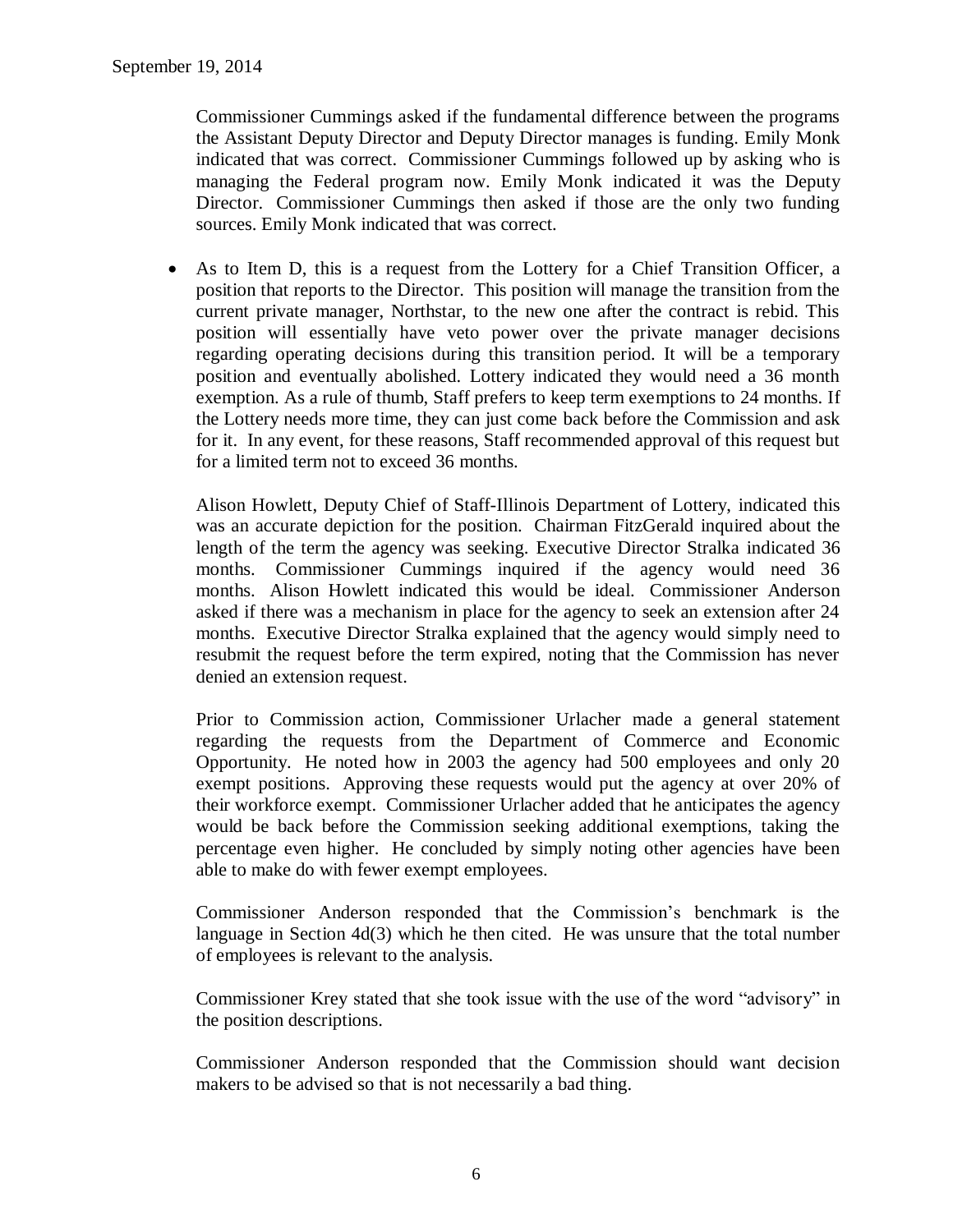Commissioner Krey replied that there are already exempt positions at the agency to perform these functions.

**IT WAS MOVED BY COMMISSIONER ANDERSON, SECONDED BY CHAIRMAN FITZGERALD, AND THE MOTION MADE TO GRANT THE REQUEST FOR 4D(3) EXEMPTION FOR THE FOLLOWING POSITION. BY A VOTE OF 2-2 (COMMISSIONER CUMMINGS ABSTAINED) THE MOTION FAILED:**

**C1: Assistant Deputy Director (Commerce & Economic Opportunity)**

**IT WAS MOVED BY COMMISSIONER URLACHER, SECONDED BY COMMISSIONER ANDERSON, AND THE MOTION ADOPTED 5-0, TO ACCEPT THE WITHDRAWAL OF EXEMPTION REQUEST FOR THE FOLLOWING POSITION:**

**C2: Deputy Chief of Staff (Commerce & Economic Opportunity)**

**IT WAS MOVED BY COMMISSIONER ANDERSON, SECONDED BY CHAIRMAN FITZGERALD, AND THE MOTION MADE TO GRANT THE REQUEST FOR 4D(3) EXEMPTION FOR THE FOLLOWING POSITION. BY A VOTE OF 2-2 (COMMISSIONER CUMMINGS ABSTAINED) THE MOTION FAILED:**

**C5: Illinois Works Manager (Commerce & Economic Opportunity)**

**IT WAS MOVED BY COMMISSIONER URLACHER, SECONDED BY COMMISSIONER CUMMINGS, AND THE MOTION ADOPTED 5-0, TO GRANT THE EXEMPTION REQUEST FOR THE FOLLOWING POSITION FOR A PERIOD OF 24 MONTHS:**

### **D: Chief Transition Officer (Lottery)**

Commissioner Cummings inquired of Elizabeth Whitehorn the status of the Chairman's June request for information related to  $4<sup>th</sup>$  level grievance requests. Commissioner Urlacher joined in this request. Elizabeth Whitehorn replied that the requested information was placed in the mail yesterday to the Commission.

Chairman FitzGerald then inquired of the Commissioners if the issue with Items C1 and C5 was there are just too many exempt positions at Department of Commerce and Economic Opportunity. Commissioner Urlacher replied that for him, that was an accurate statement. He repeated how the agency would be over the 20% mark and repeated the comparison from 2003. He stated how the Commission cannot just keep approving and approving agency requests, especially since he believes that this will not be the last of Department of Commerce and Economic Opportunity requests.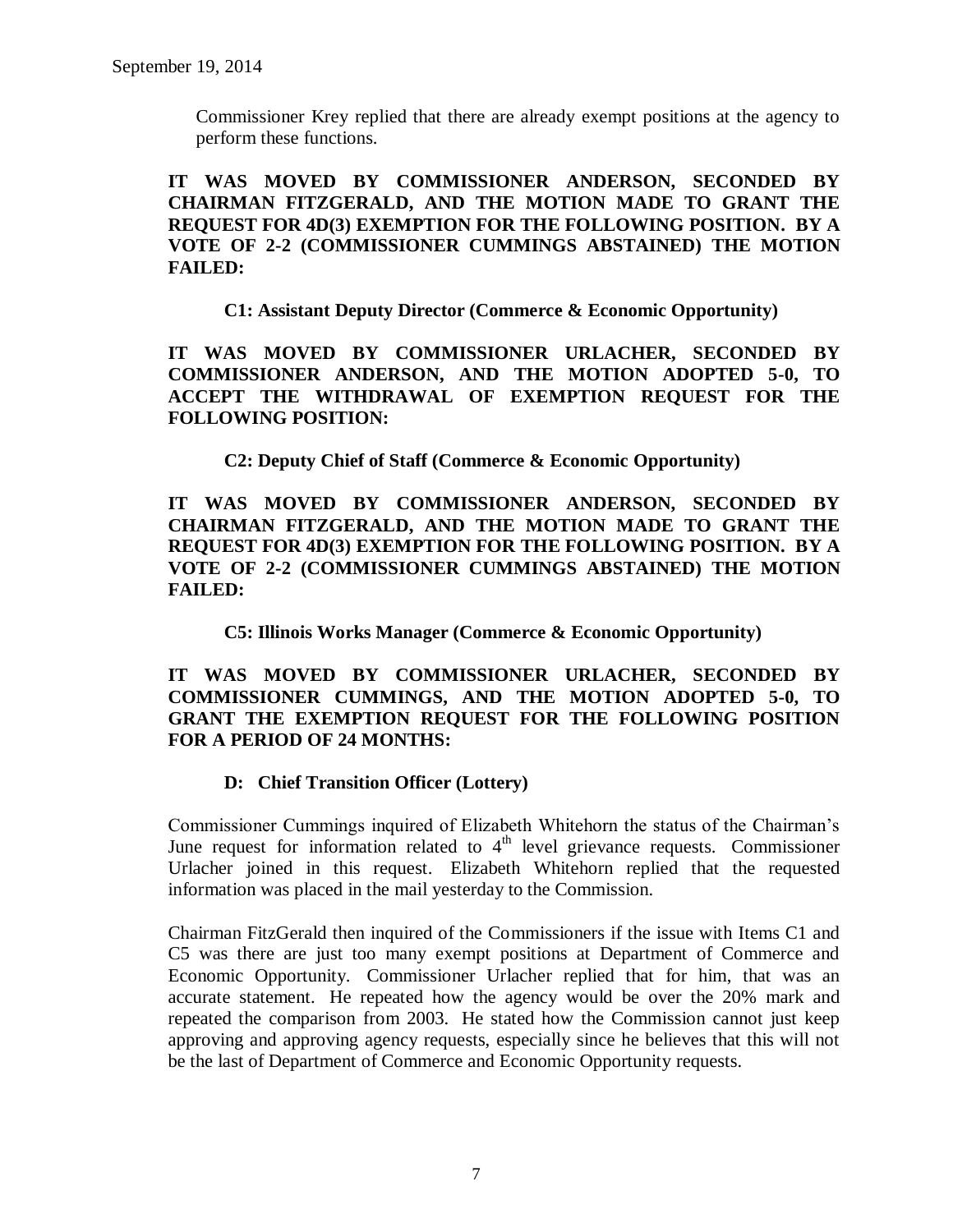Elizabeth Whitehorn inquired of Commissioner Cummings the reason for her abstaining from the votes on Items C1 and C5. Commissioner Cummings declined to respond to Elizabeth Whitehorn's inquiry.

### **The following 4d(3) exemption requests were denied on September 19, 2014:**

| <b>Position Number</b>  | 40070-42-00-010-05-01                       |
|-------------------------|---------------------------------------------|
| <b>Position Title</b>   | Senior Public Service Administrator         |
| Bureau/Division         | Marketing                                   |
| <b>Functional Title</b> | <b>Assistant Deputy Director</b>            |
| Incumbent               | Vacant                                      |
| Supervisor              | Deputy Director who reports to the Director |
| Location                | <b>Cook County</b>                          |

## **C1. Illinois Dept. of Commerce & Economic Opportunity**

### **C5. Illinois Dept. of Commerce & Economic Opportunity**

| <b>Position Number</b>  | 40070-42-40-300-00-01                       |
|-------------------------|---------------------------------------------|
| <b>Position Title</b>   | Senior Public Service Administrator         |
| Bureau/Division         | <b>Employment and Training</b>              |
| <b>Functional Title</b> | Illinois Works Manager                      |
| Incumbent               | Vacant                                      |
| Supervisor              | Deputy Director who reports to the Director |
| Location                | <b>Sangamon County</b>                      |

### **The following 4d(3) exemption request was withdrawn on September 19, 2014:**

### **C2. Illinois Dept. of Commerce & Economic Opportunity**

| <b>Position Number</b>  | 1 37015-42-00-000-03-01             |
|-------------------------|-------------------------------------|
| <b>Position Title</b>   | <b>Public Service Administrator</b> |
| Bureau/Division         | Director's Office                   |
| <b>Functional Title</b> | Deputy Chief of Staff               |
| Incumbent               | Vacant                              |
| Supervisor              | Director                            |
| Location                | <b>Cook County</b>                  |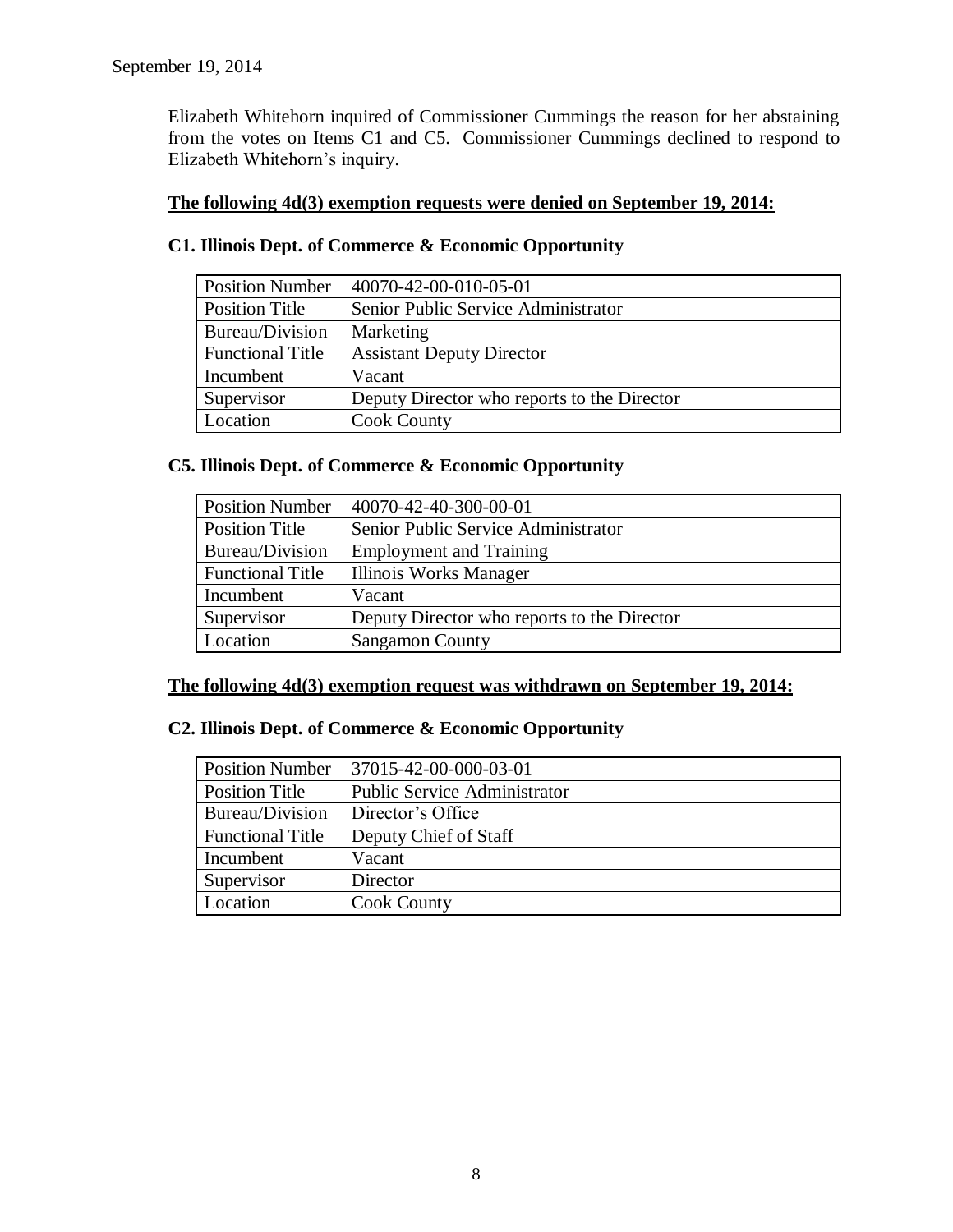### **The following 4d(3) exemption request was granted on September 19, 2014 for a period of 24 months:**

| <b>Position Number</b>  | 40070-45-00-200-00-01               |
|-------------------------|-------------------------------------|
| <b>Position Title</b>   | Senior Public Service Administrator |
| Bureau/Division         | Director's Office                   |
| <b>Functional Title</b> | <b>Chief Transition Officer</b>     |
| Incumbent               | Vacant                              |
| Supervisor              | Director                            |
| Location                | <b>Cook County</b>                  |

### **D. Illinois Department of Lottery**

### V. CLASS SPECIFICATIONS

### **A. Governing Rule – Section 1.45 Classification Plan**

The Commission will review the class specifications requiring Commission approval under the Classification Plan and will approve those that meet the requirements of the Personnel Code and Personnel Rules and conform to the following accepted principles of position classification:

- a) The specifications are descriptive of the work being done or that will be done;
- b) Identifiable differentials are set forth among classes that are sufficiently significant to permit the assignment of individual positions to the appropriate class;
- c) Reasonable career promotional opportunities are provided;
- d) The specifications provide a reasonable and valid basis for selection screening by merit examinations;
- e) All requirements of the positions are consistent with classes similar in difficulty, complexity and nature of work.

### **B. None submitted.**

**IT WAS MOVED BY COMMISSIONER ANDERSON, SECONDED BY COMMISSIONER CUMMINGS, AND THE MOTION ADOPTED 5-0 TO DISAPPROVE ANY CLASS SPECIFICATIONS RECEIVED BY THE COMMISSION NOT CONTAINED IN THIS REPORT TO ALLOW ADEQUATE STUDY.**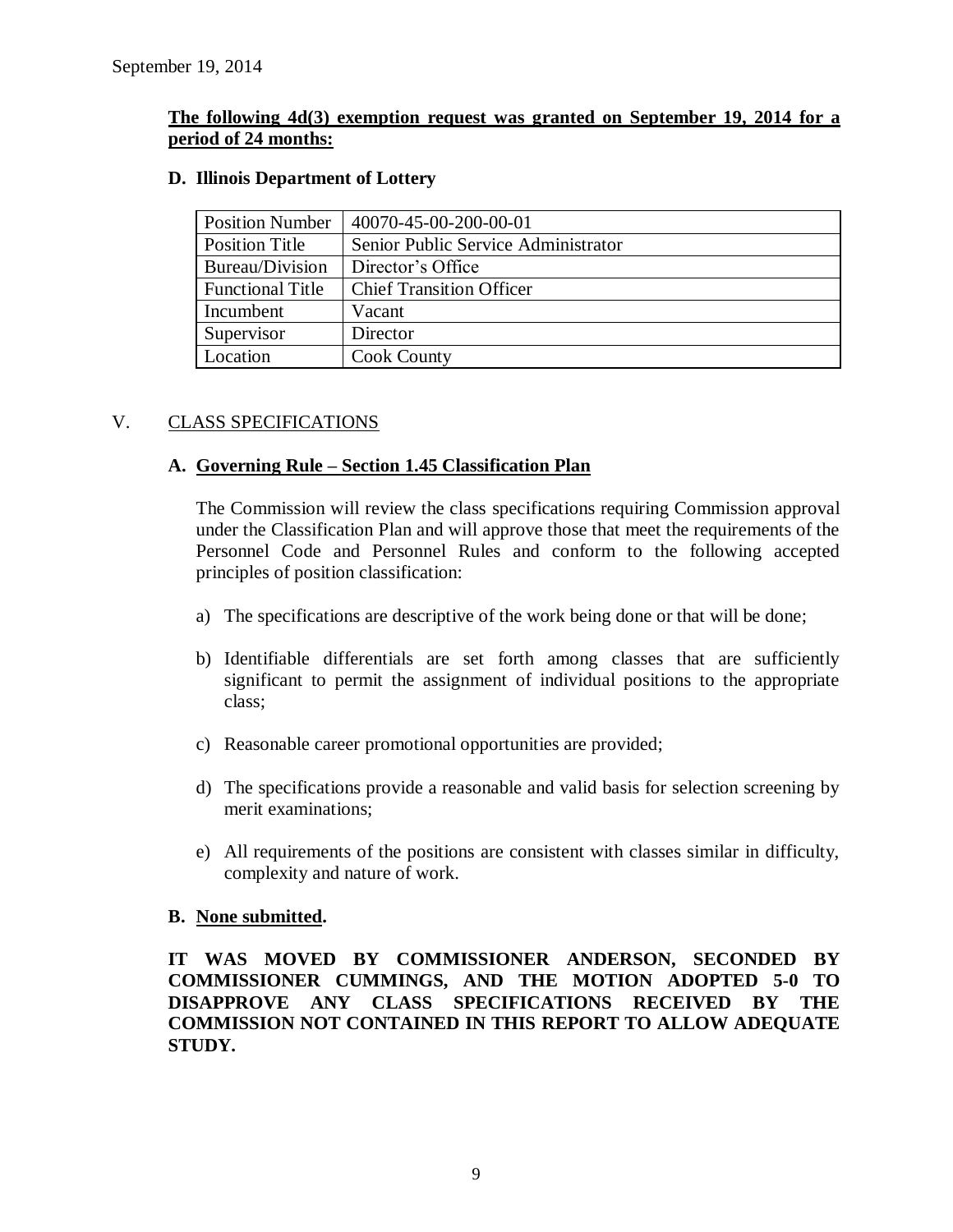### VI. MOTION TO CLOSE A PORTION OF THE MEETING

**IT WAS MOVED BY COMMISSIONER CUMMINGS, SECONDED BY COMMISSIONER ANDERSON, AND BY ROLL CALL VOTE THE MOTION ADOPTED 5-0 TO CLOSE A PORTION OF THE MEETING PURSUANT TO SUBSECTIONS 2(c)(1), 2(c)(4), AND 2(c)(11) OF THE OPEN MEETINGS ACT.**

| <b>FITZGERALD YES</b> |            | <b>ANDERSON</b> | YES        |
|-----------------------|------------|-----------------|------------|
| <b>CUMMINGS</b>       | <b>YES</b> | <b>KREY</b>     | <b>YES</b> |
| URLACHER              | <b>YES</b> |                 |            |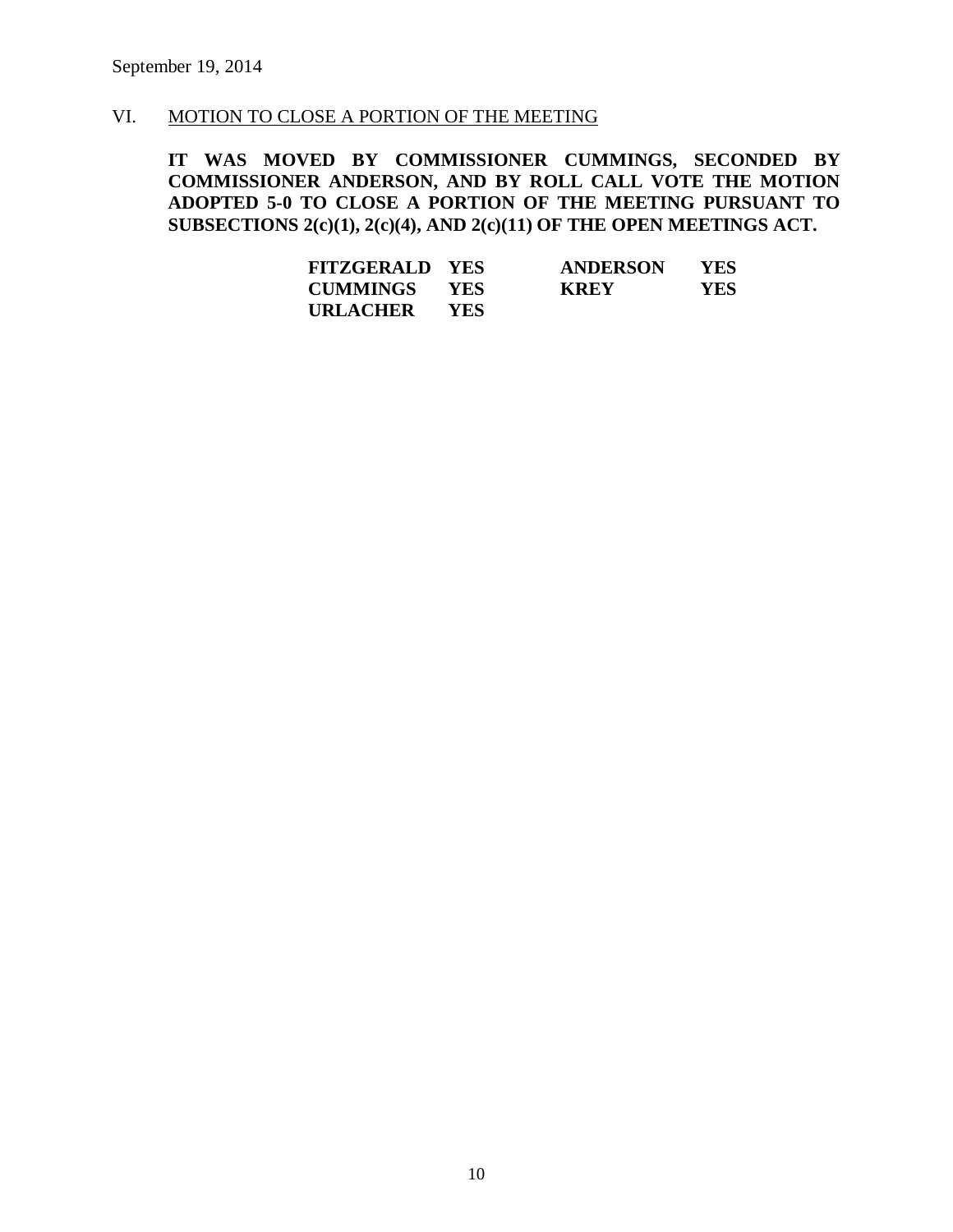### VII. RECONVENE THE OPEN MEETING

Upon due and proper notice the regular open meeting of the Illinois Civil Service Commission was reconvened at 160 North LaSalle Street, Suite S-901, Chicago, Illinois at 11:30 a.m.

### **PRESENT**

Chairman Garrett P. FitzGerald; James B. Anderson, Anita M. Cummings, and Casey Urlacher, Commissioners; Daniel Stralka, Executive Director; and Andrew Barris, Assistant Executive Director (by telephone).

### VIII. NON-MERIT APPOINTMENT REPORT

The Personnel Code permits non-merit appointments for a limited period of time, i.e., emergency appointments shall not exceed 60 days and shall not be renewed, and positions shall not be filled on a temporary or provisional basis for more than six months out of any twelve-month period. Consecutive non-merit appointments are not violative of the Code; however, they do present a possible evasion of merit principles and should be monitored. Set forth below is the number of consecutive non-merit appointments made by each department.

| Agency                              | 7/31/14        | 8/31/14          | 8/31/13        |
|-------------------------------------|----------------|------------------|----------------|
| Aging                               | 0              | $\boldsymbol{0}$ | 2              |
| Agriculture                         | 0              | 0                | $\overline{2}$ |
| <b>Arts Council</b>                 | 0              | 0                | 1              |
| <b>Central Management Services</b>  | 3              | 0                | $\overline{2}$ |
| <b>Children and Family Services</b> | 3              | 2                | 12             |
| Corrections                         |                |                  | 0              |
| <b>Criminal Justice Authority</b>   |                | $\bf{0}$         | $\theta$       |
| Healthcare and Family Services      | 8              | 4                | 19             |
| <b>Historic Preservation Agency</b> | 5              | 5                | 11             |
| Human Rights Department             |                |                  | 0              |
| <b>Human Services</b>               | $\overline{2}$ | 3                |                |
| Insurance                           |                | 0                | 0              |
| Juvenile Justice                    |                | 1                | 0              |
| <b>Natural Resources</b>            | 28             | 26               | 0              |
| Property Tax Appeal Board           | 0              | 0                | 3              |
| <b>Public Health</b>                | 0              | $\bf{0}$         | $\overline{2}$ |
| Revenue                             | 3              | $\overline{2}$   | 5              |
| <b>State Police Merit Board</b>     | 0              | $\bf{0}$         |                |
| <b>State Retirement Systems</b>     |                | 1                | 0              |
| Veterans' Affairs                   | 0              | $\mathbf 0$      | 5              |
| <b>Totals</b>                       | 58             | 46               | 66             |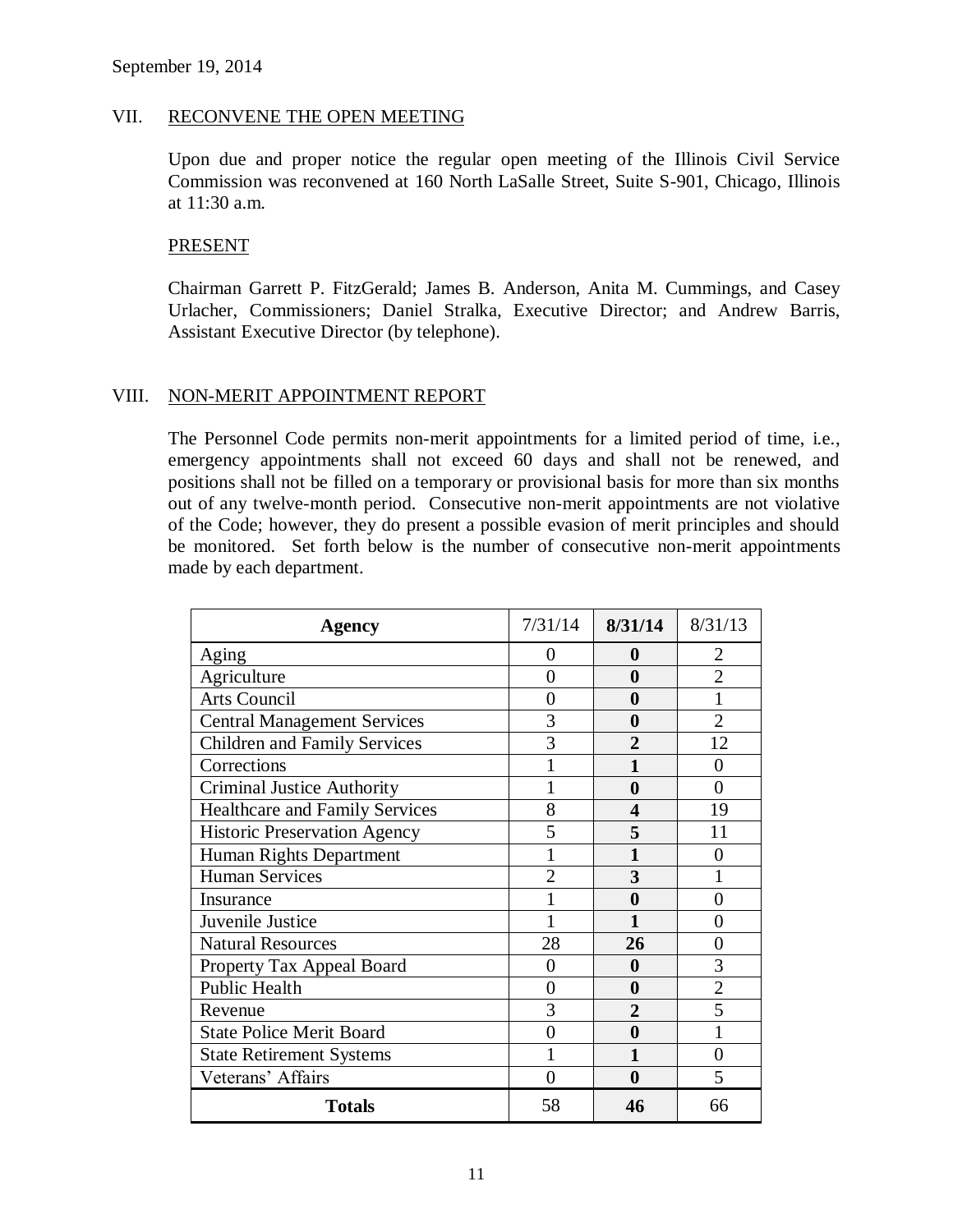### IX. INTERLOCUTORY APPEAL

### **AA-46-14**

| Employee | Michael A. Wright                                                                | <b>Appeal Date</b>       | 6/09/14                                                                   |
|----------|----------------------------------------------------------------------------------|--------------------------|---------------------------------------------------------------------------|
| Agency   | <b>Central Management Services</b>                                               | <b>Decision Date</b>     | 8/29/14                                                                   |
| Type     | Allocation                                                                       | ALJ                      | <b>Andrew Barris</b>                                                      |
| Issue(s) | Motion To Dismiss filed for<br>no jurisdiction (appeal was<br>filed prematurely) | Proposal for<br>Decision | <b>Motion to Dismiss</b><br>granted subject to<br>approval of Commission; |
|          |                                                                                  |                          | no jurisdiction.                                                          |

**IT WAS MOVED BY COMMISSIONER ANDERSON, SECONDED BY COMMISSIONER URLACHER, AND BY ROLL CALL VOTE OF 4-0 THE MOTION ADOPTED TO AFFIRM AND ADOPT THE PROPOSAL FOR DECISION OF THE ADMINISTRATIVE LAW JUDGE TO GRANT THE MOTION TO DISMISS THE APPEAL FOR NO JURISDICTION BECAUSE IT WAS FILED PREMATURELY. THE PETITIONER DID NOT MAKE A REQUEST FOR RECONSIDERATION TO THE DIRECTOR OF CENTRAL MANAGEMENT SERVICES, NOR DID THE DIRECTOR OF CENTRAL MANAGEMENT SERVICES RENDER A WRITTEN DECISION ON RECONSIDERATION.**

| <b>FITZGERALD YES</b> |            | <b>ANDERSON</b> | YES |
|-----------------------|------------|-----------------|-----|
| <b>CUMMINGS YES</b>   |            | <b>KREY</b>     |     |
| <b>URLACHER</b>       | <b>YES</b> |                 |     |

### X. APPEALS DISMISSED WITH NO DECISIONS ON THE MERITS

### **DA-37-14**

| Employee    | Clinton Koontz       | <b>Appeal Date</b>    | 4/07/14             |
|-------------|----------------------|-----------------------|---------------------|
| Agency      | Corrections          | <b>Decision Date</b>  | 8/29/14             |
| Appeal Type | Discharge            | Proposal for Decision | Dismissed; settled. |
| <b>ALJ</b>  | <b>Andrew Barris</b> |                       |                     |

### **S-5-15**

| Employee    | Nakeya Lockridge      | Appeal Date           | 7/21/14               |
|-------------|-----------------------|-----------------------|-----------------------|
| Agency      | <b>Human Services</b> | Decision Date         | 8/08/14               |
| Appeal Type | Suspension            | Proposal for Decision | Dismissed; withdrawn. |
| <b>ALJ</b>  | Daniel Stralka        |                       |                       |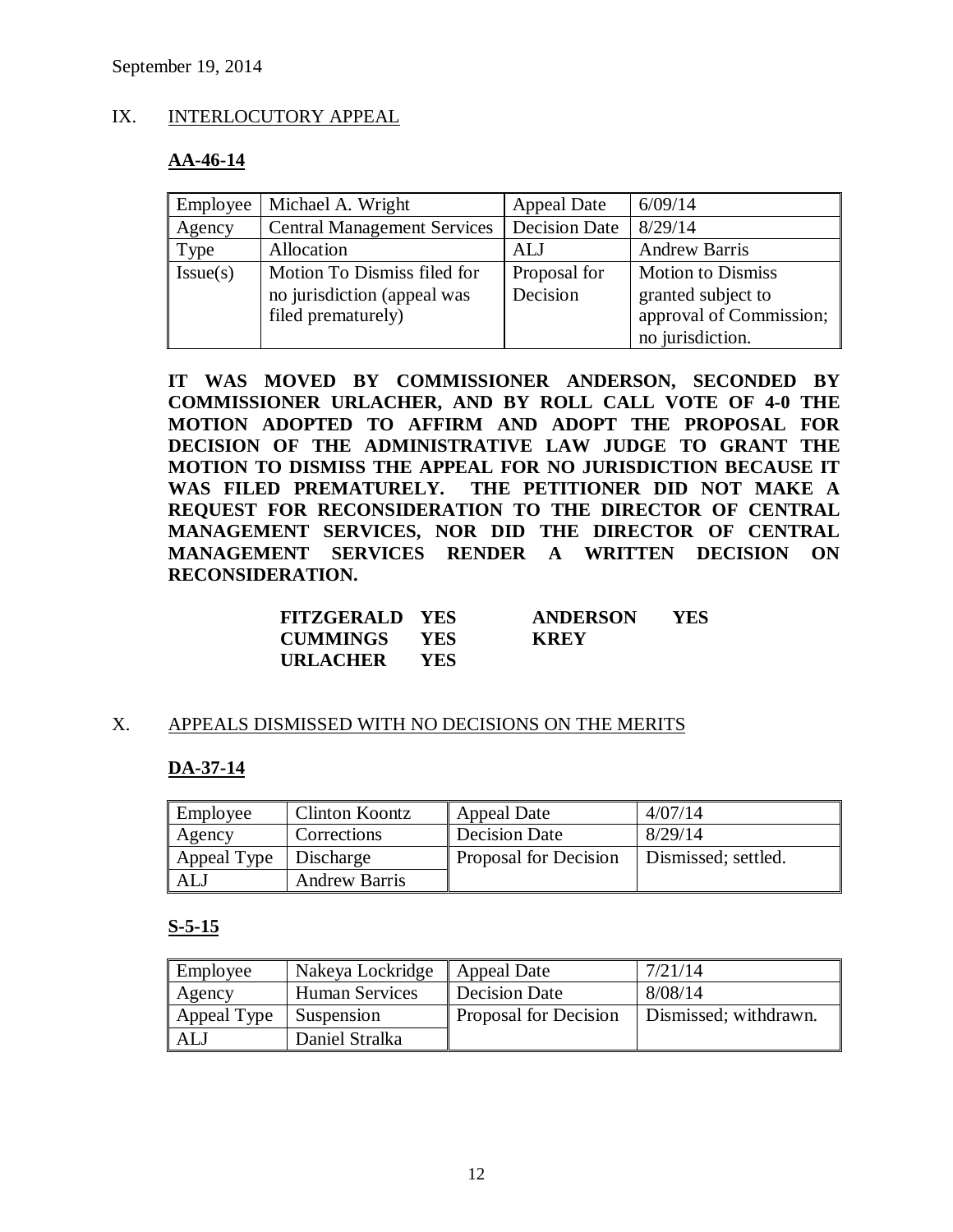**IT WAS MOVED BY COMMISSIONER CUMMINGS, SECONDED BY COMMISSIONER URLACHER, AND BY ROLL CALL VOTE OF 4-0 THE MOTION ADOPTED TO AFFIRM AND ADOPT THE PROPOSALS FOR DECISION OF THE ADMINISTRATIVE LAW JUDGES TO DISMISS THE APPEALS.**

| <b>FITZGERALD YES</b> |            | <b>ANDERSON</b> | YES |
|-----------------------|------------|-----------------|-----|
| <b>CUMMINGS YES</b>   |            | <b>KREY</b>     |     |
| <b>URLACHER</b>       | <b>YES</b> |                 |     |

#### XI. FY 2014 ANNUAL REPORT

**IT WAS MOVED BY COMMISSIONER ANDERSON, SECONDED BY COMMISSIONER URLACHER, AND THE MOTION ADOPTED 4-0 TO APPROVE THE FISCAL YEAR 2014 ANNUAL REPORT.**

#### XII. MEETING SCHEDULE FOR CALENDAR YEAR 2015

**IT WAS MOVED BY COMMISSIONER ANDERSON, SECONDED BY COMMISSIONER URLACHER AND THE MOTION ADOPTED 4-0 TO APPROVE THE FOLLOWING MEETING SCHEDULE FOR CALENDAR YEAR 2015 WHILE CONTINUING TO DISCUSS THE POSSIBILITY OF SCHEDULING ONE MEETING AT A DOWNSTATE LOCATION.**

| January 16, 2015  | Springfield | July 17, 2015      | Chicago     |
|-------------------|-------------|--------------------|-------------|
| February 20, 2015 | Chicago     | August 21, 2015    | Springfield |
| March 20, 2015    | Chicago     | September 18, 2015 | Chicago     |
| April 17, 2015    | Chicago     | October 16, 2015   | Chicago     |
| May 15, 2015      | Springfield | November 20, 2015  | Chicago     |
| June 19, 2015     | Chicago     | December 18, 2015  | Chicago     |

Unless otherwise scheduled, the meetings will convene at the Chicago office of the Commission at 11:00 a.m. and at the Springfield office at 1:30 p.m.